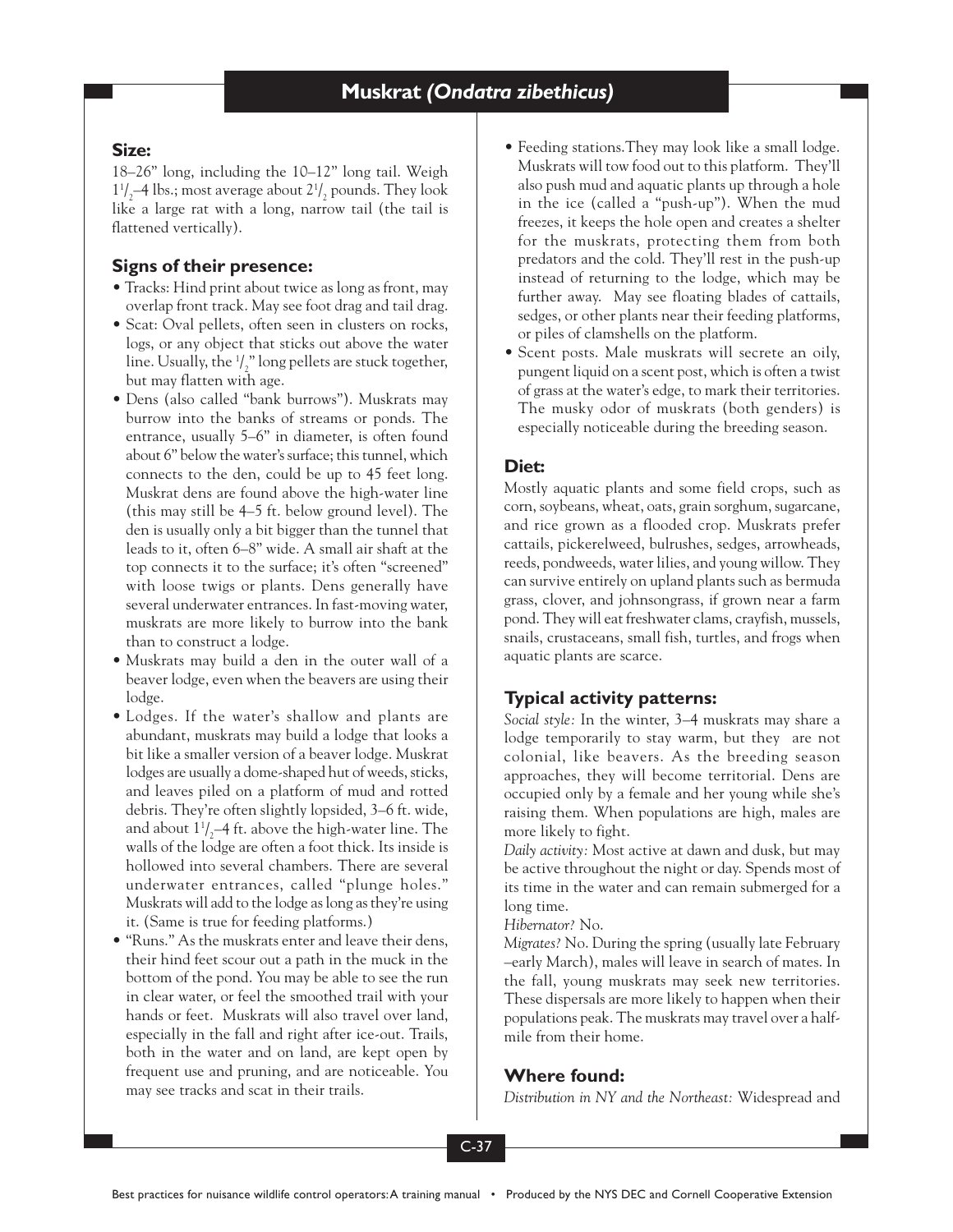#### **Muskrats**

abundant. Found throughout New York, except in the higher regions of the Adirondacks.

*Habitat:* Wetlands (both fresh and slightly salty water), especially with still or slow-moving water and dense cattail stands. They're found in marshes, beaver ponds, lakes, swamps, streams, drainage ditches, canals, reservoirs, and mine pits. Expect to find muskrats in beaver ponds, farm ponds, and any semi-permanent waterway.

*Territory and home range:* Both sexes are aggressively territorial just before and during the breeding season and may kill other muskrats, even their own young, during a squabble. Home range is small, usually within 200 yards of den.

## **Breeding habits:**

*Pair bonding style:* Polygamous. A pair may remain together for a breeding season. Both male and female may build and maintain the den, but the female mostly cares for the young by herself.

*Breeding dates:* Mid-March–September. Females may breed while still nursing.

*Litter size:* Usually 1–8, typically 5–6 young. Average 2–3 litters/year.

*Birthing period:* 1st litter: April–May. 2nd litter: June– July (about half of New York's muskrats have a second litter). 3rd litter, less common: August. The young are born in a grass-lined nest in the lodge or den.

*Weaning dates:* About 1 month old.

*Amount of time young remain with parents beyond weaning date:* Young are driven off after weaning.

*Special note:* Muskrat populations boom and crash every 10 years, in a regular cycle. Droughts and floods may cause population crashes, too.

### **Common nuisance situations:**

*Time of year:* Spring.

*What are they doing?*

- Most muskrat damage is caused by their burrowing.
- They burrow into earthen dams, dikes, levees, and railway embankments, weakening their structures. They also burrow into the banks of ponds, canals, and irrigation and drainage ditches. Their tunnels may drain a small farm pond. They may damage floating docks, marinas, and boathouses.
- Muskrats will cross yards. Some people are frightened of them, or mistake them for Norway rats.
- Occasionally eat field crops. May cause substantial financial losses in states with major rice and

aquaculture operations, because they eat rice, cut it down to use as building material for their lodges, and damage the field by burrowing through levees.

- Damage aquaculture sites by burrowing into levees or pond banks.
- Damage ornamental aquatic gardens by eating water lilies or cattails or other plants.
- When their populations grow too high, they may "eat out" all of the aquatic plants in the area, reducing the quality of the habitat for other species, such as waterfowl.
- Disease risks: tularemia, hemorrhagic septicemia, leptospirosis, salmonellosis, ringworm, pseudotuberculosis. They are hosts for many ticks, mites, fleas, and various worms.

### **Legal status in New York:**

Game species with set season. Special DEC permits needed for the taking of nuisance muskrat. Actions that change the nature of freshwater wetlands or protected streams may require additional DEC permits.

From ECL 11-0521: "1. The department may direct any environmental conservation officer, or issue a permit to any person, to take any wildlife at any time whenever it becomes a nuisance, destructive to public or private property or a threat to public health or welfare, provided, however, that where such wildlife is a bear, no such permit shall be issued except upon proof of damage to such property or threat to public health or safety presented to the department. Upon presentation of such proof, the department may issue a permit authorizing the use of trained tracking dogs pursuant to section 11-0928 of this article, and, if the department has determined that no other alternative is feasible, a separate permit to take the bear. Wildlife so taken shall be disposed of as the department may direct."

### **Best practices**

*To prevent damage,"overbuild" a dam or farm pond:*

- Normal water level should be at least 3 feet below the top of the dam.
- Spillway should be wide enough to prevent the water level from rising more than about 6" during heavy rainfall.
- Inside face of dam (towards water) should be built at a 3:1 slope (three feet out for every foot of height)
- Outer face of dam should be built at 2:1 slope.